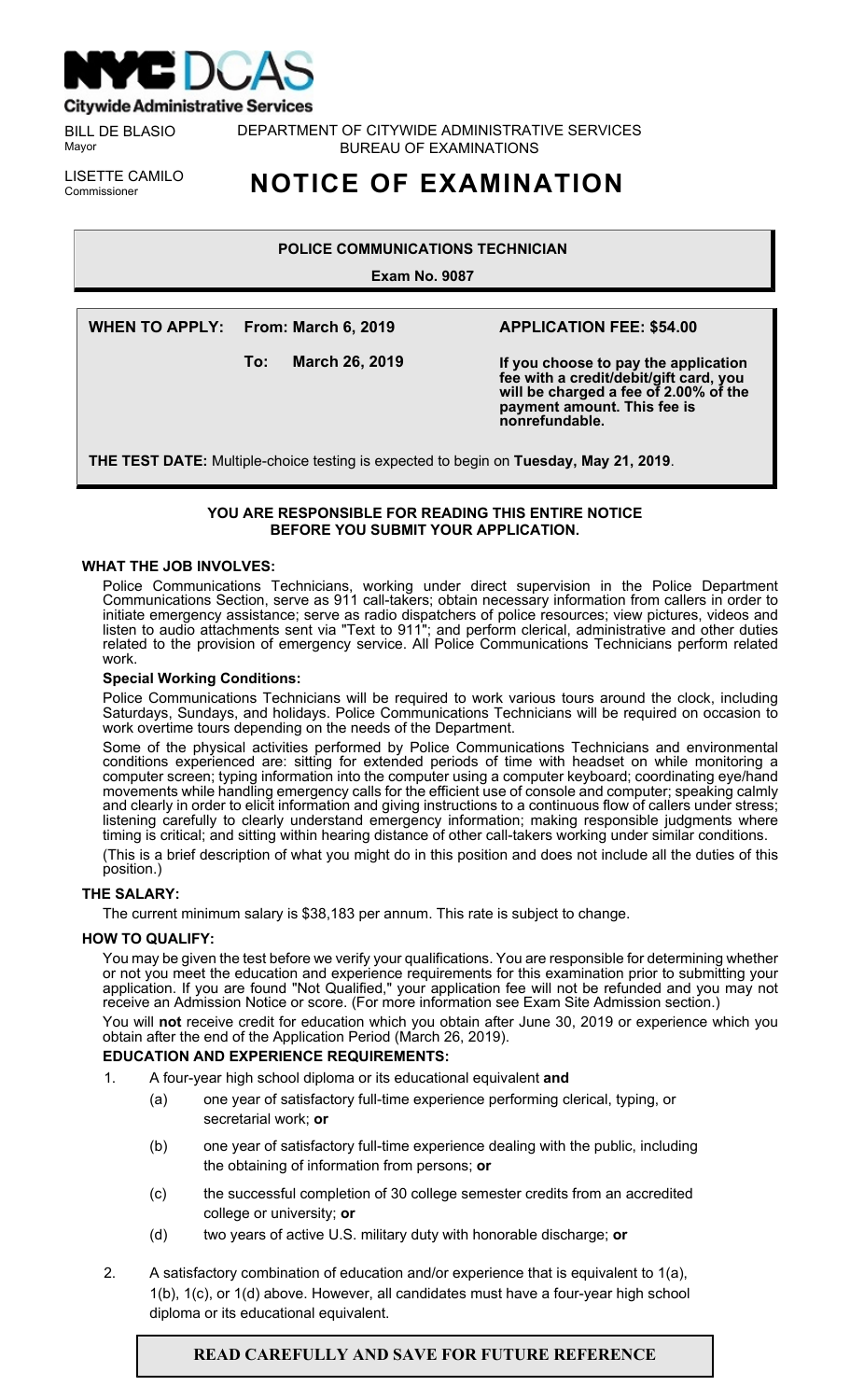**The education requirement must be met by June 30, 2019. The experience requirement must be met by the last day of the Application Period (March 26, 2019).**

The high school diploma or its educational equivalent must be approved by a State's Department of Education or a recognized accrediting organization. The college or university must be accredited by regional, national, professional, or specialized agencies recognized as accrediting bodies by the U.S. Secretary of Education and by the Council for Higher Education Accreditation (CHEA).

If you were educated outside the United States, you must have your foreign education evaluated at your own expense to determine its equivalence to education obtained in the United States. You will receive instructions from the Police Department during the pre-employment screening process regarding the approved evaluation services that you may use for foreign education.

#### **Education and experience will be investigated by the Police Department during the pre-employment screening process.**

**Medical and Psychological Assessment:** Medical and psychological guidelines have been established for the position of Police Communications Technician. You will be examined to determine whether you can perform the essential functions of a Police Communications Technician. Additionally, you will be expected to continue to perform the essential functions of a Police Communications Technician throughout your career, and may, therefore, be medically and psychologically tested periodically throughout your career. Where appropriate, a reasonable accommodation will be provided for a person with a disability to enable him or her to take these medical and psychological examinations, and/or to perform the essential functions of the job.

**Drug Screening Requirement:** You must pass a drug screening in order to be appointed.

**Residency Requirement Advisory:** Under New York City Administrative Code Section 12-120, you might need to be a resident of the City of New York within 90 days of the date you are appointed to this position. Since residency requirements vary by title, appointing agency and length of service, consult the appointing agency's personnel office at the time of the appointment interview to find out if City residency is required.

## **English Requirement:**

You must be able to understand and be understood in English.

## **Proof of Identity:**

Under the Immigration Reform and Control Act of 1986, you must be able to prove your identity and your right to obtain employment in the United States prior to employment with an agency under the jurisdiction of the Commissioner, Department of Citywide Administrative Services.

## **HOW TO APPLY:**

If you believe you meet the requirements in the "How to Qualify" section, apply using the Online Application System (OASys) at *www.nyc.gov/examsforjobs*. Follow the onscreen application instructions for electronically submitting your application and payment and completing any required information. A unique and valid email address is required to apply online. Several internet service providers, including but not limited to Google, Yahoo!, AOL, Outlook.com, and Mail.com offer free email addresses. **All new OASys accounts require verification before a candidate can apply to ensure the accuracy of candidate information. Verification is instantaneous for most accounts and you will receive a confirmation email with instruction to activate your account. For any account creation issues, you will receive onscreen prompts to contact DCAS. This review may require up to two (2) business days to be reviewed and resolved. Please keep this information and the application period deadline in mind when creating your account.**

The following methods of payment are acceptable: major credit card, bank card associated with a bank account, or a prepaid debit card with a credit card logo which you may purchase online or at various retail outlets. If you are receiving or participating in certain forms of public assistance/benefits/programs, or are a veteran, you may qualify to have the application fee waived. For more information on eligibility for a fee waiver and documentation requirements visit the Fee Waiver FAQ on the Online Application System at: *https://a856-exams.nyc.gov/OASysWeb/Home/FAQ*

You may come to the DCAS Computer-based Testing & Applications Centers to apply for this examinationonline and submit a money order payable to DCAS (Exams) or to submit documentation for a fee waiver. The centers will be open Monday through Saturday from 9:00 AM to 5:00 PM:

| <b>Manhattan</b>                                       |                               | <b>Brooklyn</b>                                         |              | <b>Queens</b>                                                  |
|--------------------------------------------------------|-------------------------------|---------------------------------------------------------|--------------|----------------------------------------------------------------|
| 2 Lafayette Street<br>17th Floor<br>New York, NY 10007 |                               | 210 Joralemon Street<br>4th Floor<br>Brooklyn, NY 11201 |              | 118-35 Queens Boulevard<br>5th Floor<br>Forest Hills, NY 11375 |
|                                                        | <b>Staten Island</b>          |                                                         | <b>Bronx</b> |                                                                |
|                                                        | 135 Canal Street<br>3rd Floor |                                                         | 2nd Floor    | 1932 Arthur Avenue                                             |

Staten Island, NY 10304 Bronx, NY 10457

**Special Circumstances Guide:** This guide is located on the DCAS website at *www.nyc.gov/html/dcas/downloads/pdf/misc/pdf\_c\_special\_circumstances\_guide.pdf* and available at the DCAS Computer-based Testing & Applications Centers. This guide gives important information about requesting an alternate test date because of religious observance or a special test accommodation for disability, claiming Veterans' or Legacy credit, and notifying DCAS of a change in your mailing address. Follow all instructions on the Special Circumstances Guide that pertain to you when you complete your "Application for Examination."

## **REQUIRED INFORMATION:**

**Application for Examination:** Follow the online instructions, including those relating to the payment of fee and, if applicable, those found in the Special Circumstances Guide.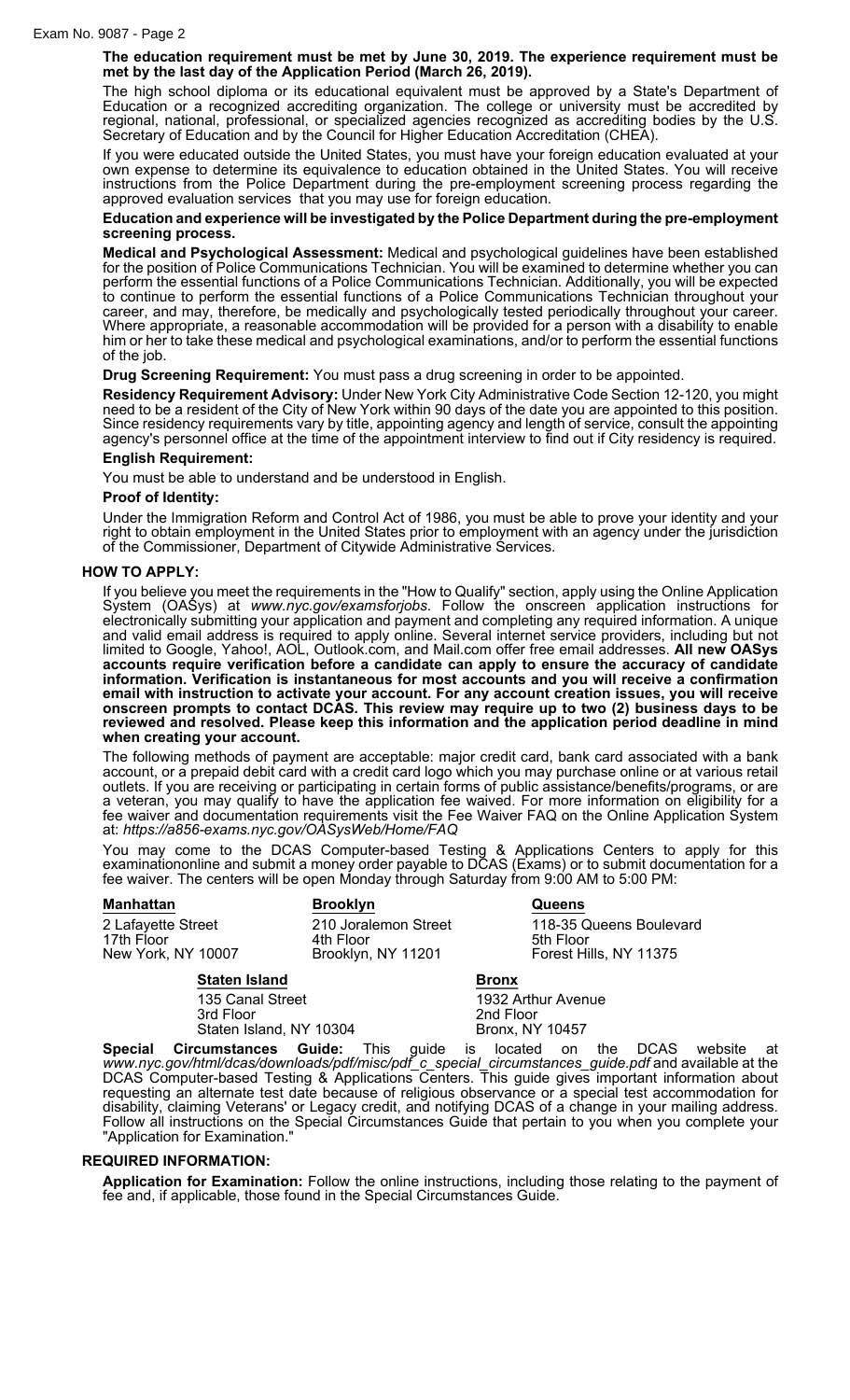#### **THE TEST:**

The multiple-choice test may be given at a computer terminal. Your score on this test will be used to determine your place on an eligible list. You must achieve a score of at least 70% to pass the test. The multiple-choice test is designed to assess the extent to which candidates have certain abilities

determined to be important to the performance of the tasks of a **Police Communications Technician.** The multiple-choice test may include questions requiring the use of any of the following abilities:

**Written Comprehension:** understanding written sentences and paragraphs. Example: A Police Communications Technician might use this ability to interpret departmental operations/regulations and carry out related procedures.

**Written Expression:** using English words or sentences in writing so that others will understand. Example: A Police Communications Technician might use this ability when recording pertinent information received from a caller.

**Memorization:** remembering information, such as words, numbers, pictures and procedures. Pieces of information can be remembered by themselves or with other pieces of information. Example: A Police Communications Technician might use this ability when recalling the location of a robbery.

**Problem Sensitivity:** being able to tell when something is wrong or likely to go wrong. It includes being able to identify the whole problem as well as elements of the problem. Example: A Police Communications Technician might use this ability to determine the critical nature when a caller is having difficulty describing his/her medical symptoms.

**Deductive Reasoning:** applying general rules to specific problems and coming up with logical answers. It involves deciding if an answer makes sense. Example: A Police Communications Technician might use this ability to determine what unit to dispatch when a caller reports hearing strange sounds coming from the apartment next door.

**Inductive Reasoning:** combining separate pieces of information, or specific answers to problems, to form general rules or conclusions. It involves the ability to think of possible reasons for why things go together. Example: A Police Communications Technician might use this ability to interpret departmental guidelines when inputting data into the computer-based emergency response system.

**Information Ordering:** correctly following a rule or set of rules or actions in a certain order. The rule or set of rules used must be given. The things or actions to be put in order can include numbers, letters, words, pictures, procedures, sentences, and mathematical or logical operations. Example: A Police Communications Technician might use this ability to follow protocol when reporting information about a specific emergency situation to related departments.

**Qualifying Typing Skills Test:** Immediately after the multiple-choice exam, you will be required to meet the skill requirement of keyboard familiarity by demonstrating the ability to type accurately on a personal computer at a minimum speed of 40 words per minute after errors are deducted. You must meet this requirement in order to be appointed.

#### **EXAM SITE ADMISSION:**

You will be sent an Admission Notice in the mail 14 days before the date on which testing is expected to begin. Your Admission Notice will also be available on your Dashboard in the Online Application System (OASys) account 7 days before the date on which testing is expected to begin. If you access the Admission Notice from your Dashboard in OASys, you must print it out and bring it with you to the test site; displaying your Admission Notice using any of the prohibited electronic devices referenced in the "Warning" section below will not be permitted. You can also obtain a duplicate Admission Notice in person Monday through Friday from 9:00 AM to 5:00 PM at 1 Centre Street, 14th Floor, New York, NY 10007. Test site assignments will take your address into consideration, but nearness to your address cannot be guaranteed.

**Warning**: You are not permitted to enter the test site with electronic devices including, but not limited to, cellular phones, smart watches, recording devices, beepers, pagers, cameras, or portable media players. You are not permitted to use any type of headphones or ear buds. Calculators and electronic devices with an alphabetic keyboard or with word processing or data recording abilities such as planners, organizers, etc. **are not permitted**. If you use any of these devices anywhere at any test site, whether in the testing area, restroom, hallway, or other location, at any time before, during or after the test or Protest Review Session, your test score will be nullified, you will be disqualified from taking any civil service tests for up to five years, and your application fee will not be refunded.

You may not have any other person, including children, present with you while you are being processed for or taking the test, and no one may wait for you inside of a Computer-based Testing & Applications Center while you are taking the test.

**Required Identification**: **You are required to bring one (1) form of valid (non-expired) signature and photo bearing identification to the test site.** The name that was used to apply for the exam must match the first and last name on the photo ID. A list of acceptable identification documents is provided below. **If you do not have an acceptable ID, you may be denied testing.** Acceptable forms of identification (bring one) are as follows: State issued driver's license, City or State issued identification card, IDNYC, US Government issued Passport, US Government issued Military Identification Card, US Government issued Alien Registration Card, Employer ID with photo, or Student ID with photo.

**Leaving**: You must leave the test site once you finish the test. If you leave the test site after being fingerprinted but before finishing the test, you will not be permitted to re-enter. If you disregard this instruction and re-enter the test site, you may not receive your test results, your test score may be nullified, and your application fee will not be refunded.

#### **CHANGE OF MAILING ADDRESS, EMAIL ADDRESS, AND/OR TELEPHONE NUMBER:**

It is critical that you promptly notify DCAS of any change to your mailing address, email address and/or phone number. If we do not have your correct mailing address, email address and/or phone number, you will not receive information about your exam(s), consideration for appointment and/or important information that may require a response by a specified deadline. If you need to update your Mailing Address, Email Address, and/or Telephone Number, read below:

**·** City Employees - update this information in NYCAPS Employee Service (ESS) at *www.nyc.gov/ess*

**·** All Others - update this information on your Profile page in the Online Application System (OASys) by logging into your OASys account and navigating to your Dashboard, then your Profile tab at *www.nyc.gov/examsforjobs*

**·** Submit a written request in-person or by mail: DCAS, 1 Centre Street, 14th Floor, New York, NY 10007 or brought in person to the same address Monday through Friday from 9AM to 5PM. Your